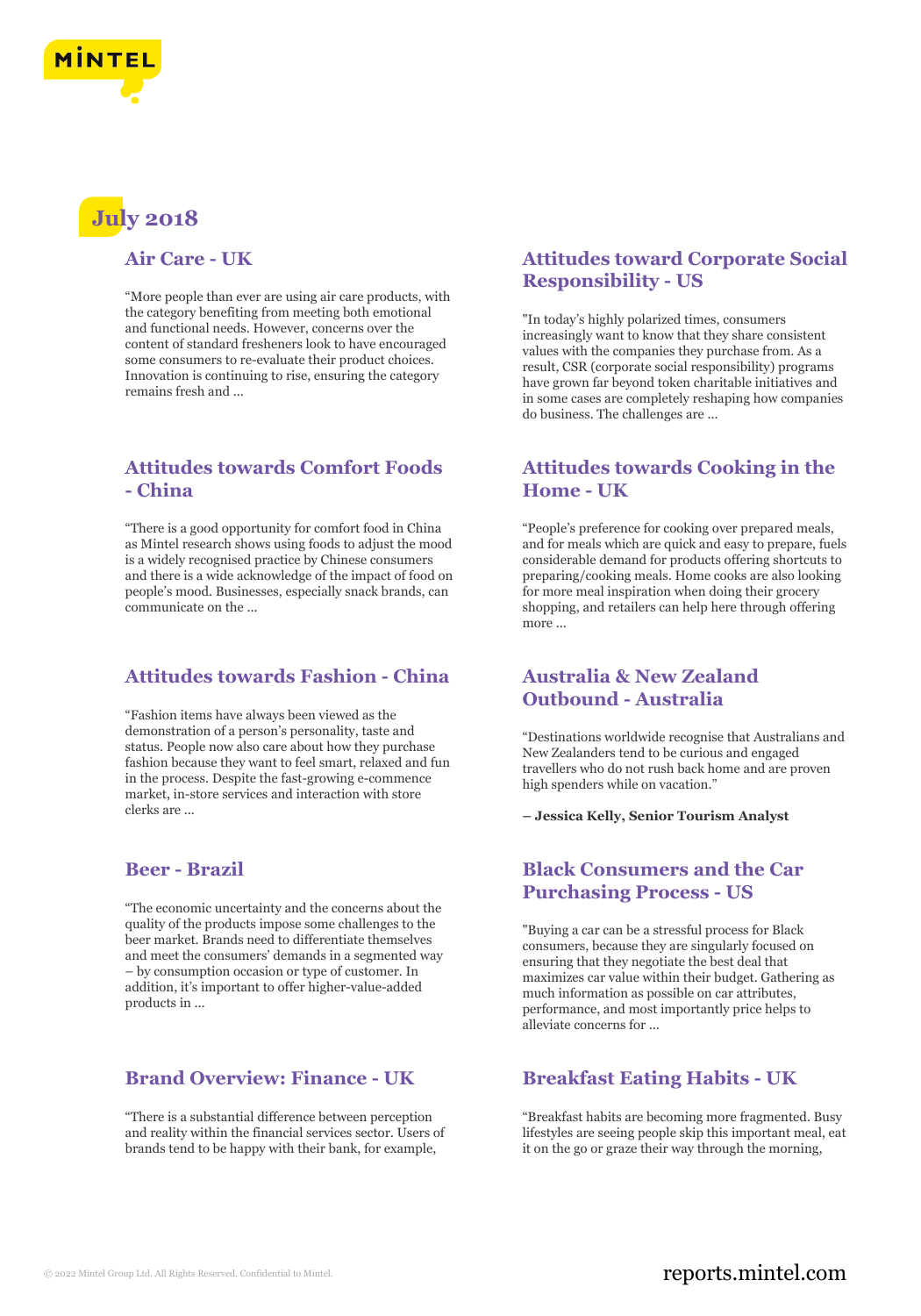

but seem unconvinced about the merits of those they have not used. In insurance markets, the financial incentive to switch is enough to get ...

#### **Breakfast Foods - US**

"Boosting the importance of breakfast is in order. Only about half of US adults think breakfast is more important than lunch or dinner, down from 2014, and less than half say it sets the tone for their day. Nevertheless, consumption is high. Opportunity for portable options is strong, with few ...

#### **Business Traveller - UK**

"Businesses are cutting back on travel in light of uncertainty surrounding Brexit and the impact of a weak pound. Airline GDS fees and new GDPR regulations are also making life more difficult for British-based companies. However, there are opportunities for larger TMCs to develop products that help businesses save money ...

## **Car Hire - China**

"Chinese consumers rent cars mostly for domestic selfdrive tour and visiting family or friends. Consumers with a high income tend to rent for self-drive tour and the low income group like to rent for visiting family or friends. Males aged 30+ usually use B2C platforms for a specific and personalised ...

## **Cars and Commercial Vehicles - UK**

"The cars and commercial vehicle market contracted in 2017 amidst political and economic uncertainty and the decline of diesel. This followed two years of bumper sales and production. Last year's slump was underpinned by low domestic demand, which fell in line with wavering business and consumer confidence.

Nonetheless, there remain ...

### **Cerveja - Brazil**

"Diante de um cenário econômico pouco favorável e de um consumidor brasileiro que mostra maior

fuelling demand for convenient products that can be eaten quickly and easily. Meanwhile, when time permits, brunch offers an attractive opportunity for people ...

## **Bridging Loans - UK**

"Despite uncertain progress in Brexit negotiations, several stagnant economic growth indicators, and potential interest rate rises over the next year, the industry has performed well in a difficult environment. Whilst some lenders have left the market, others have entered and continue to adapt and cater to borrowers' specific funding needs ...

## **Buying Online: Understanding Why Consumers Sometimes Don't - US**

"Shoppers of all ages and demographics are growing more comfortable buying products online, with 97% of all adults engaging in some online shopping over the past 12 months and one third shopping online at least once a week. With online sales growth consistently outpacing overall retail sales growth and consumers ...

#### **Car Rentals - US**

"The car rental industry is a nearly \$30 billion industry in the United States, providing rental cars to consumers across the country. Car rental agencies thrive in the travel industry, where they provide vehicles to consumers in places or situations where they may not have access to a vehicle. Thus ...

## **Ceramic Tiles - UK**

"The UK is an unusual market by European standards due to the predominance of wall tiles, but attitudes to ceramic tiles for flooring are changing, stimulated by the emergence of wet rooms and some use outside the traditional areas of kitchens and bathrooms. Per capita consumption of tiles is, however ...

## **Children's Attitudes towards Saving - UK**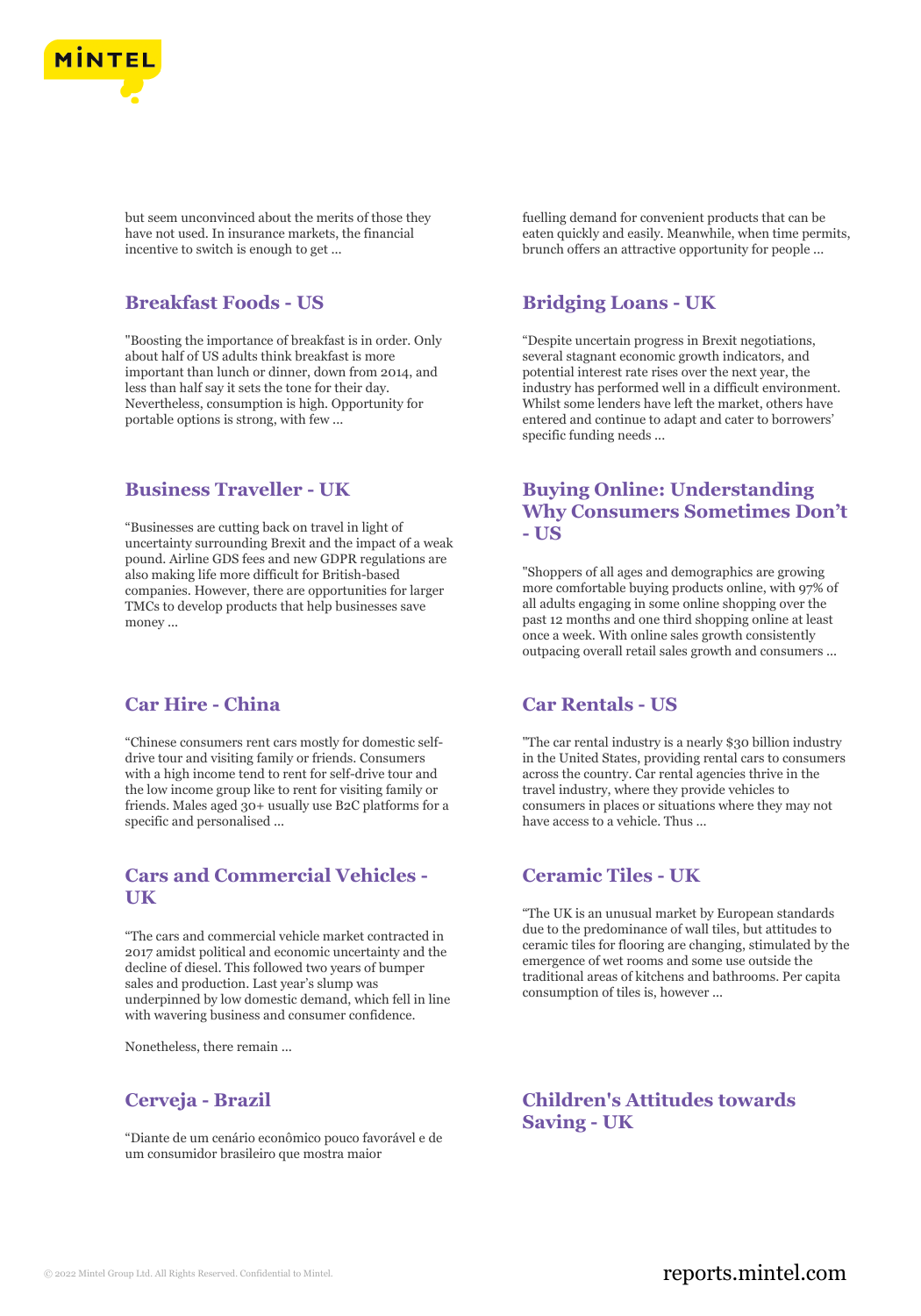

preocupação com a qualidade dos produtos, o desafio das marcas será encontrar maneiras de se diferenciar atendendo às preferências do consumidor de maneira segmentada, seja por ocasião de consumo ou por perfil de consumo, visando ...

#### **Coffee - US**

"The \$14.4 billion coffee market continues on a positive path in 2018, buoyed by a thriving RTD (ready-to-drink) coffee segment and sustained growth in single-serve formats. Millennials show strong category engagement, consuming a range of coffee products and show strong interest in innovative offerings, including RTD coffees with new ...

## **Color Cosmetics - Brazil**

"The category of color cosmetics has several opportunities to innovate in Brazil, offering different formats, textures, and claims. In addition, new technologies have changed the market, thus brands have tried to adapt by offering augmented reality apps, developing marketing actions via social media and appealing to minority groups."

### **Commercial Mortgages - UK**

"Commercial borrowing levels recovered in 2017, bolstered by a strong second half of the year, as the market displayed resilience a year on from the lull that followed the EU referendum. This growth came as a surprise to many in the industry given the climate of uncertainty, with fears that ...

## **Consumer Attitudes towards Credit Products - UK**

"Slower annual growth in lending signals a fall in demand, as concern around the potential impact of rising interest rates grows. But, affordability constraints will still make it difficult for many people to clear their debt and significantly reduce their borrowing. Open Banking gives lenders an opportunity to develop tools ...

## **Consumers and Financial Advice - UK**

"Despite parents' commitment to save, a decade of low interest rates, regulatory interventions and limited developments in the market has reduced the appeal of child-specific products. The recent rate rise and digital innovations mean there are now plenty of opportunities for providers to shake things up and offer something different

### **Coffee and Tea on Premise - US**

"The foodservice coffee market is highly competitive and many large coffee brands are starting to experience a slowdown in sales due to saturation. However, the incidence of consumers buying coffee away from home has grown, with increased consumption coming from new drink trial. The future of the foodservice market will ...

## **Color Cosmetics - US**

"Despite a slowdown, color cosmetics continues to post growth, with facial cosmetics still commanding the highest consumer spend. The popularity of the nomakeup look continues to be on-trend, with consumers seeking skincare-based formulas to boost radiance. Lastly, Black women are a key market, as the inclusivity movement encourages product trial ...

## **Connected Living - Smart Home and Integrated Devices - Canada**

"The majority of Canadian consumers are interested in making their home more 'connected' by using smart devices. The growing desire by the consumer for convenience, knowledge of device/appliance energy consumption, security and energy and money savings will support the progression of the smart home market. Many factors such as ...

## **Consumer Snacking Habits - Ireland**

"While consumers are increasingly looking for snacks to be healthier, three quarters of consumers noted that they worry that snacks that claim to be healthy may be high in sugar, fat or salt. This points to a stronger need for snack companies to be transparent regarding the nutritional contents of ...

**Consumers and the Economic Outlook - US**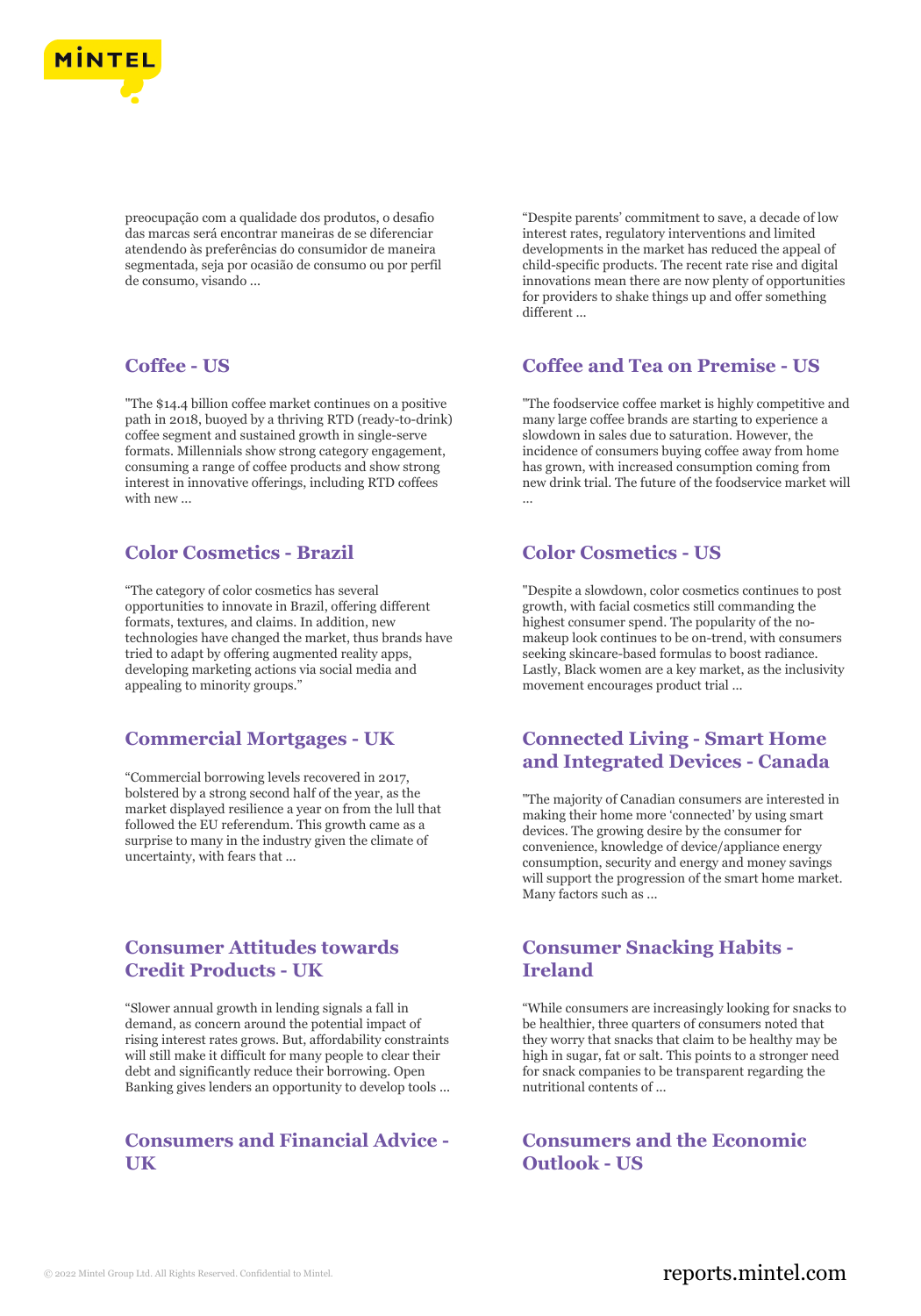

"New regulations have caused compliance headaches for advisers, but moves to increase transparency and provide clarity over what services are provided by financial advisers should be embraced and used to better highlight the benefits of advice."

**– Rich Shepherd, Senior Financial Services Analyst**

## **Credit Cards - US**

"The credit card industry is a mature one and competition for new customers is fierce. Issuers have to find ways to make their card stand out from the others or risk moving down from the top of their customers' wallets. Since growth will come primarily from young people, issuers have ...

## **Delivery Services and Meal Kits - Canada**

"By most accounts, meal kits represent an opportunity for future growth. Nevertheless, hurdles exist. One is cost and another is an increasingly competitive market as more start-ups, retailers, and consumer packaged goods companies enter the space. Recognizing opportunity, there is a push to get a foot-hold in this market. The ...

## **Digestive Health - US**

In 2018, total US retail sales for the digestive health market are expected to exceed \$4.9 billion, following slight increases since 2016. The market did increase 11.7% between 2013 and 2018, largely attributable to Rxto-OTC transitions in the antacid segment early in the review period. However, no new ...

## **Domiciliary Care - UK**

"Independent care providers are already wellestablished in the market and are expected to offer services to those with 'substantial' care needs, as well as all other care clients. However, the ever-widening gap between the fees paid by LAs and the actual cost of service provision means some providers could refuse ...

"Consumers remain confident in their financial health and anticipate little change in the coming year, resulting in stable patterns of financial opinions and behaviors. Consumers hope to save for the future while also maintaining spending levels that accommodate their current lifestyle. This Report looks at the role credit score plays ...

#### **Current Accounts - UK**

"The Open Banking initiative, which launched in January 2018, has the potential to massively increase competition in the market. To realise this, however, providers and regulators need to convince consumers of the benefits of opting-in, while product innovation needs to be developed with customer needs in mind."

**- Douglas Kitchen, Financial ...**

## **Desktop, Laptop and Tablet Computers - UK**

"Despite continuing declines in the desktop, laptop and tablet market, the laptop segment has fared better because smartphones and tablets remain less suitable for performing productive tasks. It is hoped that cellular devices and two-in-one laptops will appeal to consumer desire for ultra-portability, and these devices offer a decisive upgrade ...

### **Digital Trends Quarterly: Online Reviews - UK**

"Despite increasing concerns about misuse of user reviews by companies – for example commissioning fake positive reviews about themselves or negative reviews about their competitors – people still see them as more reliable than professional reviews, as well as more impartial and more useful. However, professional reviews still trump user ...

## **European Retail Briefing - Europe**

**This month's European Retail Briefing includes:**

**Events Tourism - Ireland Financial Literacy - Canada**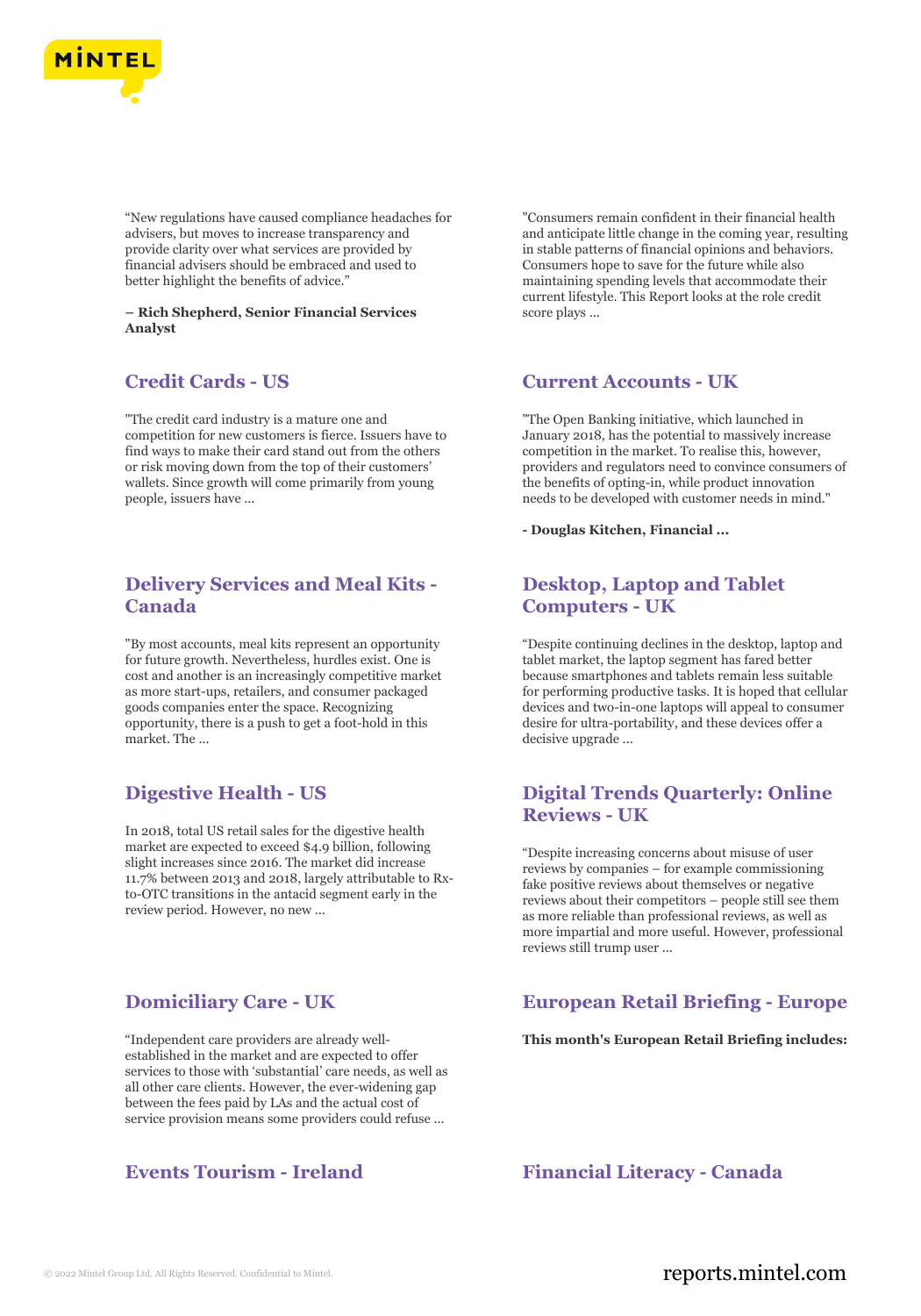

"The events market in Ireland has experienced significant growth in recent years which is projected to continue but with safety concerns and secondary ticketing sites driving up ticket prices, event organisers are under more pressure to deliver on the 'experience' factor."

**– Brian O'Connor, Senior Consumer Analyst**

#### **Footwear Retailing - UK**

"The footwear market is continuing to grow, but this growth is predicted to slow down over the next few years as the implementation of Brexit will undoubtedly create more uncertainty. Once again we see that men's footwear is driving growth in the sector as the popularity of trainers is yet ...

## **Full Service Restaurants - Ireland**

"The full-service restaurant sector in Ireland is growing as consumers are eating out on a regular basis given their busy lifestyles and the demand for convenience. Development and innovation in the restaurant industry is driven by consumers' search for healthy, vegan and locally sourced food, as well the increasing popularity ...

### **Grilling and Barbecuing - US**

"Most adults are grill owners; a substantial 79% of adults currently own a grill and 32% plan to buy a grill in the next year. Flavor is a top motivator to grill, followed by convenience, enjoyment while entertaining, and relaxation. Since 2013, the market has been driven by an improving ...

#### **Health and Fitness Clubs - UK**

"Operators need to embrace technology but remember that this is no substitute for personal interaction. Personal trainers and gym staff are a brand's strongest asset. Affordability of personal training can be addressed, while using online channels to build rapport with customers can help overcome barriers to interaction."

**– Helen ...**

### **Holiday Booking Process - China In-car Electronics:**

"A concerted effort from government, industry, the school systems and the general public is required to improve the financial literacy of Canadians as its importance has perhaps not sufficiently caught on in the public consciousness."

#### **Frequent Travel Programs - US**

"A strong economy encourages people to spend on travel. With many tools available to help consumers find the lowest prices, travel providers lean on their loyalty programs to build crucial brand loyalty. These programs must innovate in order to maximize their effectiveness in the face of changing traveler habits and ...

#### **Furniture Retailing - UK**

"Consumer spending on furniture continues to grow, but it's a fragmented and challenging sector to operate in. Physical stores remain a vital part of the purchase journey but growth in digital capabilities has fundamentally changed the way they're used and the instore experience needs to be adapted to reflect this ...

#### **Grocery Retailing - US**

"The grocery industry will become \$700+ billion strong within the next five years. During this time, it's likely that additional mergers and acquisitions will occur as competition inside and outside the industry (eg from restaurants) intensifies. While consumers' grocery shopping behaviors may be rather status quo for now, this will ...

#### **Hispanics and the Car Purchasing Process - US**

"Since the majority of Hispanics plan to purchase a car within the next three years, they are constantly gathering information about the vehicles they would like. Most of this research is conducted online and through the recommendations or influence from friends and family. However, the experience at the dealer is ...

**Entertainment, Navigation and Audio - Canada**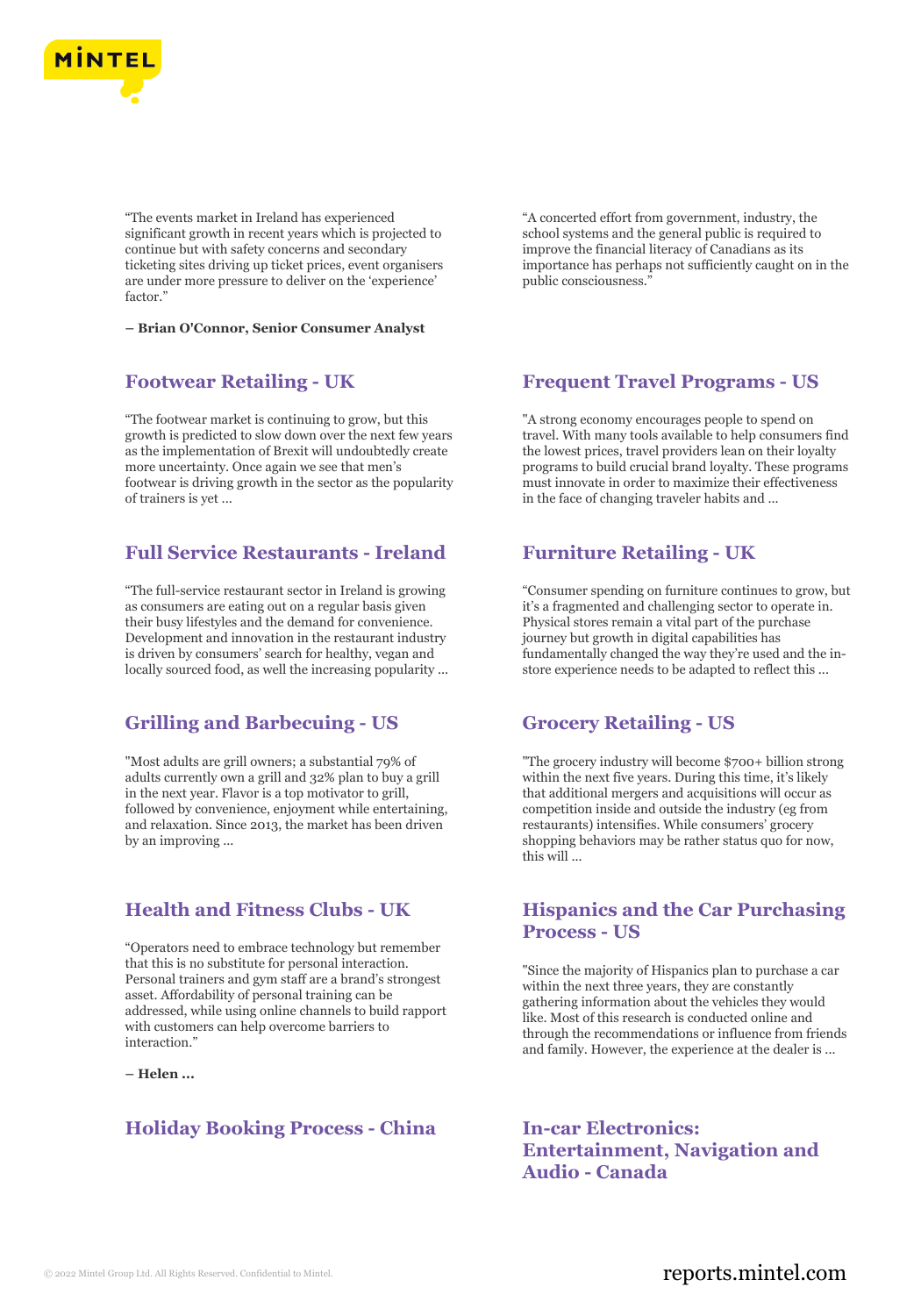

"Chinese travellers are increasingly mature on holiday planning and booking – most of them take main responsibility and book increasingly early. To deal with such changes, official selling channels need to know them better and promote early, accommodations could seek for playing a more important role in the whole holiday ...

## **Laundry and Fabric Care - China**

"Concentrated laundry liquid has the potential for greater penetration in China, but more education is needed for consumers. This is a saturated market starts and so opportunities lie in catering to niche demands such as specialised fabric care and baby laundry products. Proving safety credentials in terms of dermatological claims ...

## **Maquiagem e Esmalte para Unhas - Brazil**

"A categoria de maquiagem e esmalte para unhas tem diversas oportunidades para inovar no Brasil, com formatos, texturas e posicionamentos diferentes. Além disso, as novas tecnologias estão mudando o cenário atual, e as marcas estão tendo que acompanhar essa tendência com aplicativos de realidade aumentada, comunicações cada vez mais interessantes ...

## **Men's Facial Skincare - UK**

"The market decline continues as men shrink their skincare regimes. While they look to brands they know to give them affordable options and educate them, big manufacturers are concentrated elsewhere – leaving smaller male-specific brands room to flourish. The advertising narrative needs to appeal to new priorities among men, while ...

## **Online Retailing - Europe**

"Online is growing fast and it will continue to do so. It is still immature, even in the more developed countries, such as the UK and Germany, and in many sectors, especially fashion, the established store-based players have yet to mount an effective counter attack. But the example ...

## **Online Retailing - Germany <b>Concernent** Online Retailing - Italy

"As the wave of technological advancement and connectivity has made its way into the automotive industry, it is important to take stock of what role they play in the market. From the perspective of automakers, the value of in-car electronics is in their ability to influence purchases – whether to ...

## **Lifestage Marketing in Financial Services - US**

"There are many ways to define a lifestage, including by age, marital status, or parental status. The financial needs of each lifestage are unique and financial institutions are always seeking ways to customize products and services to appeal to each one. While the recent recession affected everyone, it may have ...

## **Medicated Skincare - US**

"The medicated skincare market grew by 0.4% in 2017 and will reach an estimated \$1.1 billion in 2018; an increase of just \$14 million. Through 2023, Mintel estimates that the market will add between 1% and 3% per annum. Better prevention, oral medications, and non-medicated products will continue ...

## **Nuts and Dried Fruits - China**

"Nuts are welcomed by consumers because of their healthy and tasty image, however more diversified flavours of nuts are needed in the market. The dried fruits category is likely to benefit from freeze-drying technology, which adds a crispiness which is currently seen as premium. The future of nuts and dried ...

### **Online Retailing - France**

"Online retailing in France is generally at a medium stage of development, behind the countries of northern Europe, but ahead of those in the south. Amazon dominates, but less so than in most other countries, due to relatively strong propositions from domestic retailers. The next area of growth will ...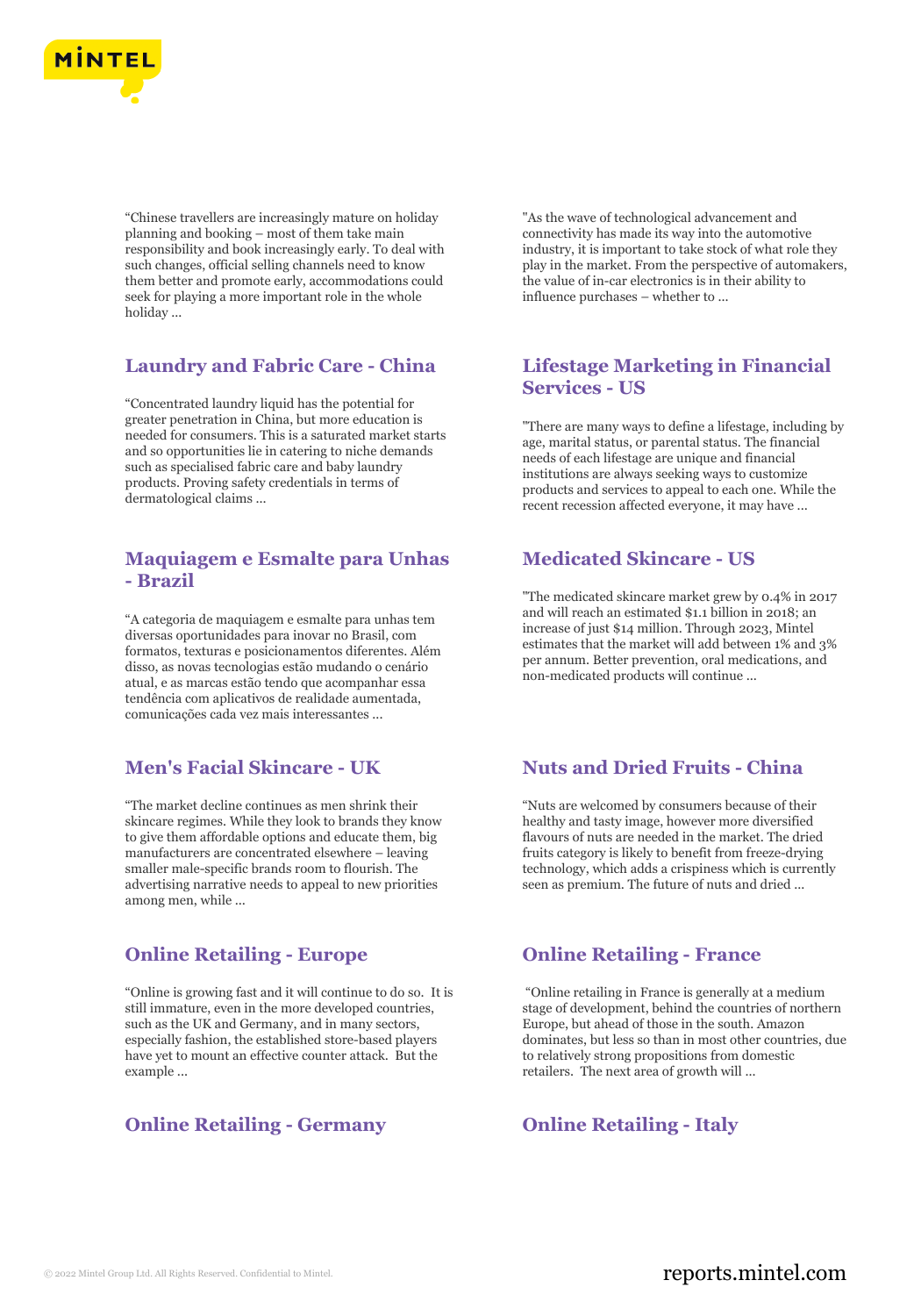

"German e-commerce has continued to experience strong growth but it is dominated by the pureplayers and is skewed heavily towards particularly product categories. While the clothing and electrical sectors are now well-established online, other categories, including food, remain remarkably underdeveloped, providing the potential for further growth in the future."

## **Online Retailing - Spain**

"Online retailing in Spain lags behind development in, for example, Germany or the UK, but it has all the key elements already in place. There is an online grocery retailing sector, which is becoming well established, led by Mercadona. Fashion is successful online and is led by Zara ...

## **Online Shopping - Canada**

"Despite the fact that virtually all Canadians are shopping online, consumers continue to be more reliant on shopping in-store rather than over the internet. With few consumers saying that the bulk of purchases were made online in the past year, Canadians are likely to be approaching online shopping with a ...

## **OTC Analgesics and Cold and Flu Remedies - UK**

"The British population is facing a health crisis – it is getting older, more overweight and a growing culture of 'presenteeism' is resulting in many employees placing additional stress and strain on their bodies when rest and recuperation is what's needed. The OTC analgesics and cold and flu remedies market ...

## **Patio and Backyard Living - US**

"Outdoor spaces are perceived as places of relaxation for most adults. Although outdoor décor is influenced by DIY culture and personalization, most consumers seek functionality over style or flair. The market continues to grow as advancements in comfort and durability keep outdoor improvements in the peripheral view of most adults ...

"Online retailing in Italy lags behind the UK and Germany, but it is developing rapidly as more people get online and barriers, such as unreliable delivery and low credit card ownership, are overcome. Once people are online they appear to be keen shoppers – the mobile sector is particularly important ...

## **Online Retailing - UK**

"The growth in online retailing, at present, continues unabated. It is still a relatively young channel, accounting for a sixth of all retail sales in the UK, with much room to grow particularly in some categories, notable grocery. Awareness of its growth and the impact this is having on the ...

## **Oral Care - UK**

"In a sector where growth has ground to a halt, and is expected to remain flat for some time, oral care brands need to engage consumers more with their dental health and reduce reliance on special offers if they are to see value return. More standardised help and guidance in ...

## **Packaged Bread - US**

"Participation is rather steadfast which is proving to be a help and a hindrance to performance in the \$21 billion packaged bread category. Sales have remained modestly positive despite the lingering popularity of low carb diets, yet the bulk of consumers are stuck in a holding pattern – neither increasing ...

## **Personal Investment Products - China**

"Investors who have an annual household income of over RMB 500,000 are actually not that different from general consumers in terms of investment experience and preferred products. They are pretty mainstream. High risk high return product preferers tend to be those who have a high educational background or 40-49-yearolds ...

**Pet Food - US Ready Meals and Ready-to-Cook Foods - UK**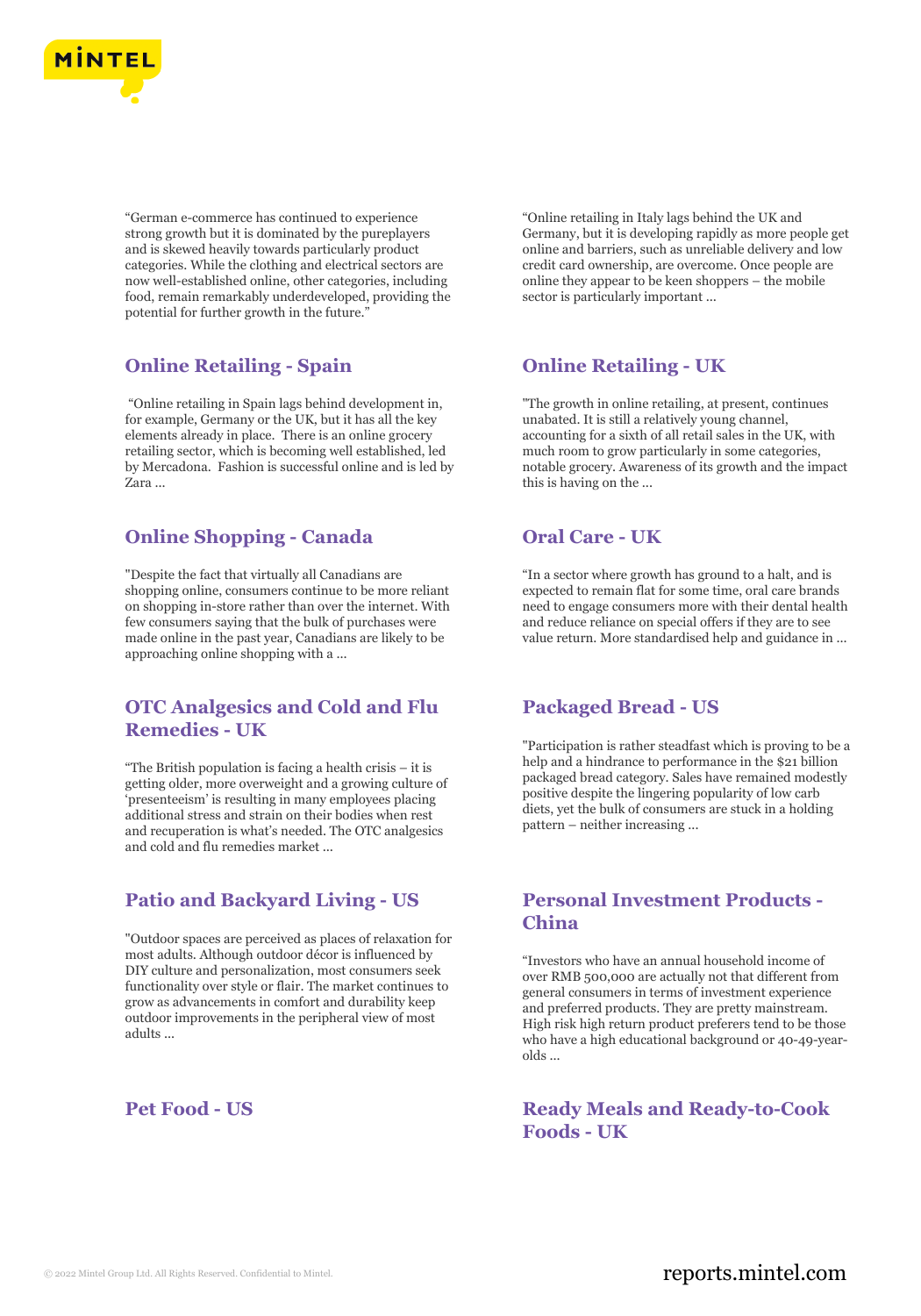

"The pet food market continues to grow at a slow, steady pace, driven by premiumization and treating as pet owners look to give their pets, viewed as cherished members of the family, the best. Increasingly, pet owners are looking for pet food and treats that measure up to their own ...

## **Regional Newspapers - UK**

"Regional/local newspapers continue to struggle within the digital world, with media platforms such as Facebook and Google set up to favour national titles. The Cairncross Review, to be published in early 2019, indicates that there will be far greater government involvement in supporting the industry, through subsidies or regulation ...

## **Short and City Breaks - UK**

"There is growing potential for 'me-time' holidays that allow travellers to pursue their personal interests. These could be trips that enable those in couples to have a short break away from their partner or family in the company of friends, or even by themselves."

**– John Worthington, Senior Analyst**

### **The Magazine Reader - US**

"The plight of print publications in the 21st century has been much publicized, and remains ongoing. Total print and digital copies sold fell from 2010-17, and as a result, ad sales have fallen. However, there remain bright spots for the industry, including the successful emergence of digital brands that offer ...

## **Wedding/Honeymoon Tourism Worldwide - International**

"Due to the fact that a destination wedding is a 'one-stop shop' – ie everything from the officiant to the flowers can be arranged by a hotel or a resort – the burden of organising the event falls on the venue, rather than on the couple. Depending on the range ...

## **Women's Facial Skincare - UK**

"The women's facial skincare category has seen strong value growth year-on year despite a decline in NPD, suggesting that advertising and marketing messages are resonating with women. Penetration of products has

"The influx of premium launches has underpinned the strong growth in the market, while NPD in healthy ready meals has also tapped into the overarching health trend. The return of salt to media headlines, however, will ramp up pressure on companies to try to reduce the salt content of products ...

### **Shopping for Home Décor - US**

"The home décor market is expected to grow, thanks to healthy market factors and a genuine interest in decor, supported by the housing market and a retailer emphasis on the category. Although many consumers seem to enjoy shopping for décor, not always requiring a specific reason to shop, they're changing ...

#### **Tea and Other Hot Drinks - UK**

"While Britons continue to live up to their reputation of being a nation of tea drinkers, volume sales for ordinary teabags, which dominate the market, are down, the competition from coffee and soft drinks eroding sales. While ordinary teabags remain their core offering, operators are developing their mix of products ...

### **UK Retail Briefing - UK**

**This month's UK Retail briefing includes:**

### **Whole-of-Life Insurance - UK**

"The whole-of-life market has experienced a difficult period over the past five years but there are signs that this may be coming to an end. A large portion of over-50s have little in the way of savings, providing an opportunity for insurers to provide a cheap route to providing security ...

## **Yogurt and Yogurt Drinks - UK**

"Environmentally friendly products such as with recycled packaging or sustainable farming guarantees attract strong consumer interest but are underexplored within the category. The public focus on plastic's impact